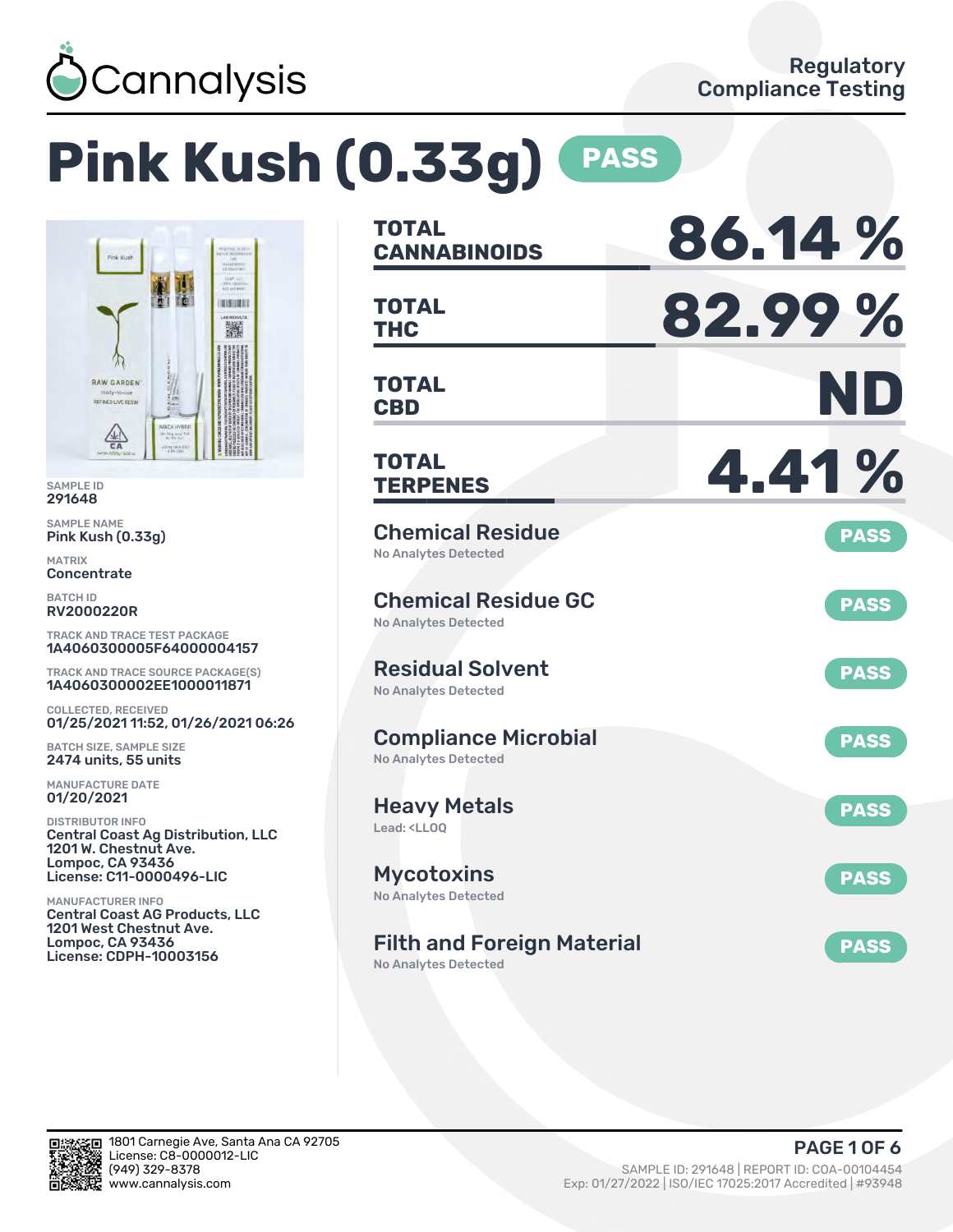

## CANNABINOID ANALYSIS

Total THC,CBD value(s) have been decarboxylated.

| TOTAL THC:          | 829.9 mg/g (82.99 %), 273.87 mg per package |
|---------------------|---------------------------------------------|
| TOTAL CBD:          | ND.                                         |
| TOTAL CANNABINOIDS: | 861.4 mg/g (86.14 %)                        |

UNIT OF MEASUREMENT: Milligrams per Gram(mg/g)

| <b>ANALYTE</b> | <b>RESULT</b>        | LOD.   | <b>LLOO</b> | <b>ANALYTE</b> | <b>RESULT</b>                      | LOD    | <b>LLOO</b> |
|----------------|----------------------|--------|-------------|----------------|------------------------------------|--------|-------------|
| ТНСа           | ND                   | 0.2000 | 0.4000      | CBDv           | ND                                 | 0.2000 | 0.4000      |
| D9THC          | 829.9 mg/g (82.99 %) | 0.2000 | 0.4000      | CBGa           | <b>ND</b>                          | 0.2000 | 0.4000      |
| <b>DOTLIO</b>  | $\overline{N}$       | n noon | 0.4000      | <b>CDC</b>     | $20.02 \times 10^{10}$ (2002 $N$ ) | n noon | 0.1000      |

| ANALYTE | <b>RESULT</b>         | LOD    | LLOO   | <b>ANALYTE</b> | RESULT               | LOD    | <b>LLOO</b> |
|---------|-----------------------|--------|--------|----------------|----------------------|--------|-------------|
| ТНСа    | ND                    | 0.2000 | 0.4000 | CBDv           | ND                   | 0.2000 | 0.4000      |
| D9THC   | 829.9 mg/g (82.99 %)  | 0.2000 | 0.4000 | CBGa           | ND                   | 0.2000 | 0.4000      |
| D8THC   | ND                    | 0.2000 | 0.4000 | CBG            | 28.02 mg/g (2.802 %) | 0.2000 | 0.4000      |
| THCv    | 3.515 mg/g (0.3515 %) | 0.2000 | 0.4000 | CBN            | ND                   | 0.2000 | 0.4000      |
| CBDa    | ND                    | 0.2000 | 0.4000 | CBC            | ND                   | 0.2000 | 0.4000      |

#### ADDITIONAL INFORMATION

| Method:     | SOP-TECH-001 | Sample Prepped: 01/26/2021 16:41 |                                   | Sample Approved: 01/27/2021 14:57  |  |
|-------------|--------------|----------------------------------|-----------------------------------|------------------------------------|--|
| Instrument: | UPLC-DAD     |                                  | Sample Analyzed: 01/26/2021 18:22 | Prep-Analytical Batch: 26004-20425 |  |



## TERPENE ANALYSIS

UNIT OF MEASUREMENT: Milligrams per Gram(mg/g)

CBD ND 0.2000 0.4000

| TUTAL TENFENES. |  |
|-----------------|--|
|                 |  |
|                 |  |

TOTAL TERPENES: 44.12 mg/g (4.412 %)

| <b>ANALYTE</b>          | <b>RESULT</b>                                                                                                                             | <b>LOD</b> | <b>LLOQ</b> | <b>ANALYTE</b>                                                                  | <b>RESULT</b>                      | <b>LOD</b> | <b>LLOQ</b> |
|-------------------------|-------------------------------------------------------------------------------------------------------------------------------------------|------------|-------------|---------------------------------------------------------------------------------|------------------------------------|------------|-------------|
| 3-Carene                | <b>ND</b>                                                                                                                                 | 0.5000     | 1.000       | Alpha bisabolol                                                                 | <b>ND</b>                          | 0.5000     | 1.000       |
| Alpha cedrene           | <b>ND</b>                                                                                                                                 | 0.5000     | 1.000       | Alpha humulene                                                                  | 2.132 mg/g (0.2132 %)              | 0.5000     | 1.000       |
| Alpha pinene            | 1.615 mg/g $(0.1615%)$                                                                                                                    | 0.5000     | 1.000       | Alpha terpinene                                                                 | <b>ND</b>                          | 0.5000     | 1.000       |
| Alpha terpineol         | <ll0q< td=""><td>0.3300</td><td>0.6500</td><td>Beta caryophyllene</td><td>9.396 mg/g (0.9396 %)</td><td>0.5000</td><td>1.000</td></ll0q<> | 0.3300     | 0.6500      | Beta caryophyllene                                                              | 9.396 mg/g (0.9396 %)              | 0.5000     | 1.000       |
| Beta myrcene            | 18.57 mg/g (1.857 %)                                                                                                                      | 0.5000     | 1.000       | Beta pinene                                                                     | 1.234 mg/g $(0.1234\%)$            | 0.6100     | 1.210       |
| Borneol                 | <b>ND</b>                                                                                                                                 | 0.5000     | 1.000       | Camphene                                                                        | <b>ND</b>                          | 0.5000     | 1.000       |
| Camphor                 | <b>ND</b>                                                                                                                                 | 0.5000     | 1.000       | Caryophyllene oxide <lloq< td=""><td></td><td>0.5000</td><td>1.000</td></lloq<> |                                    | 0.5000     | 1.000       |
| Cedrol                  | <b>ND</b>                                                                                                                                 | 0.5000     | 1.000       | Cis nerolidol                                                                   | <b>ND</b>                          | 0.5000     | 1.000       |
| Eucalyptol              | <b>ND</b>                                                                                                                                 | 0.5000     | 1.000       | Fenchol                                                                         | <b>ND</b>                          | 0.5000     | 1.000       |
| Fenchone                | <b>ND</b>                                                                                                                                 | 0.5000     | 1.000       | Gamma terpinene                                                                 | <b>ND</b>                          | 0.5000     | 1.000       |
| Gamma terpineol         | <b>ND</b>                                                                                                                                 | 0.1000     | 0.2100      | Geranyl acetate                                                                 | <b>ND</b>                          | 0.5000     | 1.000       |
| Guaiol                  | <b>ND</b>                                                                                                                                 | 0.5000     | 1.000       | Isoborneol                                                                      | <b>ND</b>                          | 0.5000     | 1.000       |
| Isopulegol              | <b>ND</b>                                                                                                                                 | 0.5000     | 1.000       | Limonene                                                                        | $3.741 \,\mathrm{mg/g}$ (0.3741 %) | 0.5000     | 1.000       |
| Linalool                | 2.397 mg/g (0.2397 %)                                                                                                                     | 0.5000     | 1.000       | Menthol                                                                         | <b>ND</b>                          | 0.5000     | 1.000       |
| Ocimene 1               | <b>ND</b>                                                                                                                                 | 0.1600     | 0.3100      | Ocimene 2                                                                       | 2.934 mg/g (0.2934 %)              | 0.3500     | 0.6900      |
| P-cymene                | <b>ND</b>                                                                                                                                 | 0.5200     | 1.050       | P-mentha-1,5-diene ND                                                           |                                    | 0.5000     | 1.000       |
| Pulegone                | <b>ND</b>                                                                                                                                 | 0.5000     | 1.000       | Sabinene                                                                        | <b>ND</b>                          | 0.5000     | 1.000       |
| Sabinene hydrate        | <b>ND</b>                                                                                                                                 | 0.5000     | 1.000       | Terpinolene                                                                     | 2.102 mg/g $(0.2102 \%)$           | 0.5000     | 1.000       |
| Trans beta farnesene ND |                                                                                                                                           | 0.5000     | 1.000       | <b>Trans nerolidol</b>                                                          | <b>ND</b>                          | 0.5000     | 1.000       |
| Valencene               | <b>ND</b>                                                                                                                                 | 0.5000     | 1.000       |                                                                                 |                                    |            |             |

| ANALYTE               | <b>RESULT</b>           | LOD    | <b>LLOO</b> |
|-----------------------|-------------------------|--------|-------------|
| Alpha bisabolol       | ND                      | 0.5000 | 1.000       |
| Alpha humulene        | 2.132 mg/g (0.2132 %)   | 0.5000 | 1.000       |
| Alpha terpinene       | ND.                     | 0.5000 | 1.000       |
| Beta caryophyllene    | 9.396 mg/g (0.9396 %)   | 0.5000 | 1.000       |
| Beta pinene           | 1.234 mg/g $(0.1234\%)$ | 0.6100 | 1.210       |
| Camphene              | <b>ND</b>               | 0.5000 | 1.000       |
| Caryophyllene oxide   | $<$ LLOO                | 0.5000 | 1.000       |
| Cis nerolidol         | <b>ND</b>               | 0.5000 | 1.000       |
| Fenchol               | <b>ND</b>               | 0.5000 | 1.000       |
| Gamma terpinene       | <b>ND</b>               | 0.5000 | 1.000       |
| Geranyl acetate       | <b>ND</b>               | 0.5000 | 1.000       |
| Isoborneol            | <b>ND</b>               | 0.5000 | 1.000       |
| Limonene              | 3.741 mg/g (0.3741%)    | 0.5000 | 1.000       |
| Menthol               | <b>ND</b>               | 0.5000 | 1.000       |
| Ocimene <sub>2</sub>  | 2.934 mg/g (0.2934 %)   | 0.3500 | 0.6900      |
| P-mentha-1,5-diene ND |                         | 0.5000 | 1.000       |
| Sabinene              | <b>ND</b>               | 0.5000 | 1.000       |
| Terpinolene           | 2.102 mg/g (0.2102 %)   | 0.5000 | 1.000       |
| Trans nerolidol       | <b>ND</b>               | 0.5000 | 1.000       |
|                       |                         |        |             |

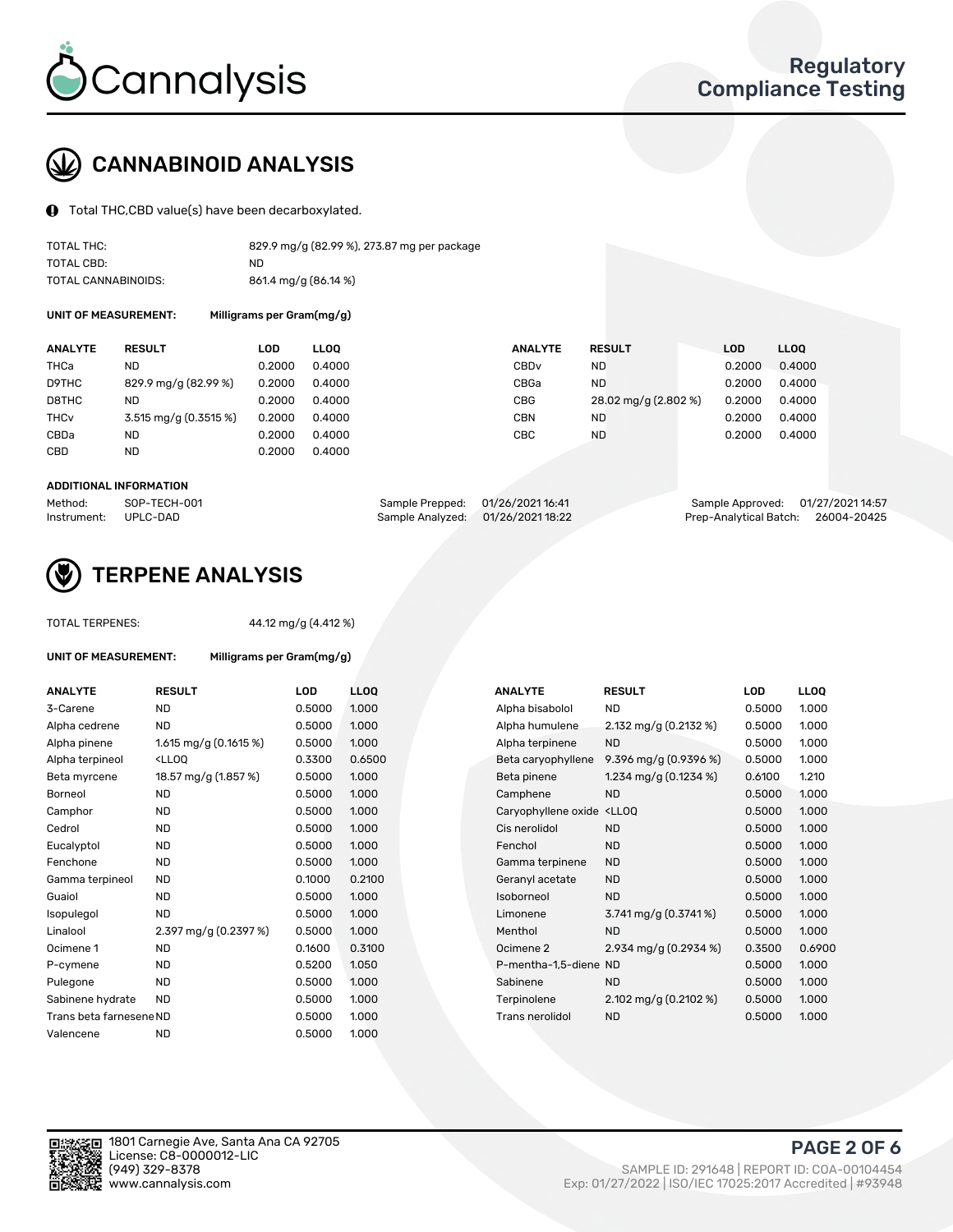

## Regulatory Compliance Testing

#### ADDITIONAL INFORMATION

Method: SOP-TECH-027 Sample Prepped: 01/26/2021 10:18 Sample Approved: 01/27/2021 14:04 Prep-Analytical Batch: 25974-20411



CHEMICAL RESIDUE ANALYSIS PASS

UNIT OF MEASUREMENT: Micrograms per Gram(ug/g)

| <b>ANALYTE</b>    | <b>RESULT</b> | LOD    | LLOQ   | <b>ACTION LEVEL</b> |      | <b>ANALYTE</b>      | <b>RESULT</b> | <b>LOD</b> | <b>LLOQ</b> | <b>ACTION LEVEL</b> |      |
|-------------------|---------------|--------|--------|---------------------|------|---------------------|---------------|------------|-------------|---------------------|------|
| Abamectin         | <b>ND</b>     | 0.0200 | 0.0400 | 0.1000              | Pass | Acephate            | <b>ND</b>     | 0.0200     | 0.0400      | 0.1000              | Pass |
| Acequinocyl       | <b>ND</b>     | 0.0200 | 0.0400 | 0.1000              | Pass | Acetamiprid         | <b>ND</b>     | 0.0200     | 0.0400      | 0.1000              | Pass |
| Aldicarb          | <b>ND</b>     | 0.0200 | 0.0400 | 0.0                 | Pass | Azoxystrobin        | <b>ND</b>     | 0.0200     | 0.0400      | 0.1000              | Pass |
| Bifenazate        | <b>ND</b>     | 0.0200 | 0.0400 | 0.1000              | Pass | <b>Bifenthrin</b>   | <b>ND</b>     | 0.0200     | 0.0400      | 3.000               | Pass |
| <b>Boscalid</b>   | <b>ND</b>     | 0.0200 | 0.0400 | 0.1000              | Pass | Carbarvl            | <b>ND</b>     | 0.0200     | 0.0400      | 0.5000              | Pass |
| Carbofuran        | <b>ND</b>     | 0.0200 | 0.0400 | 0.0                 | Pass | Chlorantraniliprole | <b>ND</b>     | 0.0200     | 0.0400      | 10.00               | Pass |
| Clofentezine      | <b>ND</b>     | 0.0200 | 0.0400 | 0.1000              | Pass | Coumaphos           | <b>ND</b>     | 0.0200     | 0.0400      | 0.0                 | Pass |
| Cyfluthrin        | <b>ND</b>     | 0.4000 | 1.000  | 2.000               | Pass | Cypermethrin        | <b>ND</b>     | 0.4000     | 1.000       | 1.000               | Pass |
| Daminozide        | <b>ND</b>     | 0.0200 | 0.0400 | 0.0                 | Pass | Diazinon            | <b>ND</b>     | 0.0200     | 0.0400      | 0.1000              | Pass |
| <b>Dichlorvos</b> | <b>ND</b>     | 0.0200 | 0.0400 | 0.0                 | Pass | Dimethoate          | <b>ND</b>     | 0.0200     | 0.0400      | 0.0                 | Pass |
| Dimethomorph      | <b>ND</b>     | 0.0200 | 0.0400 | 2.000               | Pass | <b>Ethoprophos</b>  | <b>ND</b>     | 0.0200     | 0.0400      | 0.0                 | Pass |
| Etofenprox        | <b>ND</b>     | 0.0200 | 0.0400 | 0.0                 | Pass | Etoxazole           | <b>ND</b>     | 0.0200     | 0.0400      | 0.1000              | Pass |
| Fenhexamid        | <b>ND</b>     | 0.0200 | 0.0400 | 0.1000              | Pass | Fenoxycarb          | <b>ND</b>     | 0.0200     | 0.0400      | 0.0                 | Pass |
| Fenpyroximate     | <b>ND</b>     | 0.0200 | 0.0400 | 0.1000              | Pass | Fipronil            | <b>ND</b>     | 0.0400     | 0.1000      | 0.0                 | Pass |
| Flonicamid        | <b>ND</b>     | 0.0200 | 0.0400 | 0.1000              | Pass | Fludioxonil         | <b>ND</b>     | 0.0200     | 0.0400      | 0.1000              | Pass |
| Hexythiazox       | <b>ND</b>     | 0.0200 | 0.0400 | 0.1000              | Pass | Imazalil            | <b>ND</b>     | 0.0200     | 0.0400      | 0.0                 | Pass |
| Imidacloprid      | <b>ND</b>     | 0.0200 | 0.0400 | 5.000               | Pass | Kresoxim methyl     | <b>ND</b>     | 0.0200     | 0.0400      | 0.1000              | Pass |
| Malathion         | <b>ND</b>     | 0.0200 | 0.0400 | 0.5000              | Pass | Metalaxyl           | <b>ND</b>     | 0.0200     | 0.0400      | 2.000               | Pass |
| Methiocarb        | <b>ND</b>     | 0.0200 | 0.0400 | 0.0                 | Pass | Methomyl            | <b>ND</b>     | 0.0200     | 0.0400      | 1.000               | Pass |
| Mevinphos         | <b>ND</b>     | 0.0200 | 0.0400 | 0.0                 | Pass | Myclobutanil        | <b>ND</b>     | 0.0200     | 0.0400      | 0.1000              | Pass |
| Naled             | <b>ND</b>     | 0.0200 | 0.0400 | 0.1000              | Pass | Oxamyl              | <b>ND</b>     | 0.0200     | 0.0400      | 0.5000              | Pass |
| Paclobutrazol     | <b>ND</b>     | 0.0200 | 0.0400 | 0.0                 | Pass | Permethrins         | <b>ND</b>     | 0.0400     | 0.1000      | 0.5000              | Pass |
| Phosmet           | <b>ND</b>     | 0.0200 | 0.0400 | 0.1000              | Pass | Piperonyl butoxide  | <b>ND</b>     | 0.0200     | 0.0400      | 3.000               | Pass |
| Prallethrin       | <b>ND</b>     | 0.0200 | 0.0400 | 0.1000              | Pass | Propiconazole       | <b>ND</b>     | 0.0200     | 0.0400      | 0.1000              | Pass |
| Propoxur          | <b>ND</b>     | 0.0200 | 0.0400 | 0.0                 | Pass | Pyrethrins          | <b>ND</b>     | 0.0200     | 0.0400      | 0.5000              | Pass |
| Pyridaben         | <b>ND</b>     | 0.0200 | 0.0400 | 0.1000              | Pass | Spinetoram          | <b>ND</b>     | 0.0200     | 0.0400      | 0.1000              | Pass |
| Spinosad          | <b>ND</b>     | 0.0300 | 0.0700 | 0.1000              | Pass | Spiromesifen        | <b>ND</b>     | 0.0200     | 0.0400      | 0.1000              | Pass |
| Spirotetramat     | <b>ND</b>     | 0.0200 | 0.0400 | 0.1000              | Pass | Spiroxamine         | <b>ND</b>     | 0.0200     | 0.0400      | 0.0                 | Pass |
| Tebuconazole      | <b>ND</b>     | 0.0200 | 0.0400 | 0.1000              | Pass | Thiacloprid         | <b>ND</b>     | 0.0200     | 0.0400      | 0.0                 | Pass |
| Thiamethoxam      | <b>ND</b>     | 0.0200 | 0.0400 | 5.000               | Pass | Trifloxystrobin     | <b>ND</b>     | 0.0200     | 0.0400      | 0.1000              | Pass |

### ADDITIONAL INFORMATION

Method: SOP-TECH-002 Sample Prepped: 01/26/2021 11:30 Sample Approved: 01/27/2021 11:04<br>Instrument: LC-MS/MS Sample Analyzed: 01/26/2021 11:46 Prep-Analytical Batch: 25988-20402 Prep-Analytical Batch: 25988-20402

PAGE 3 OF 6

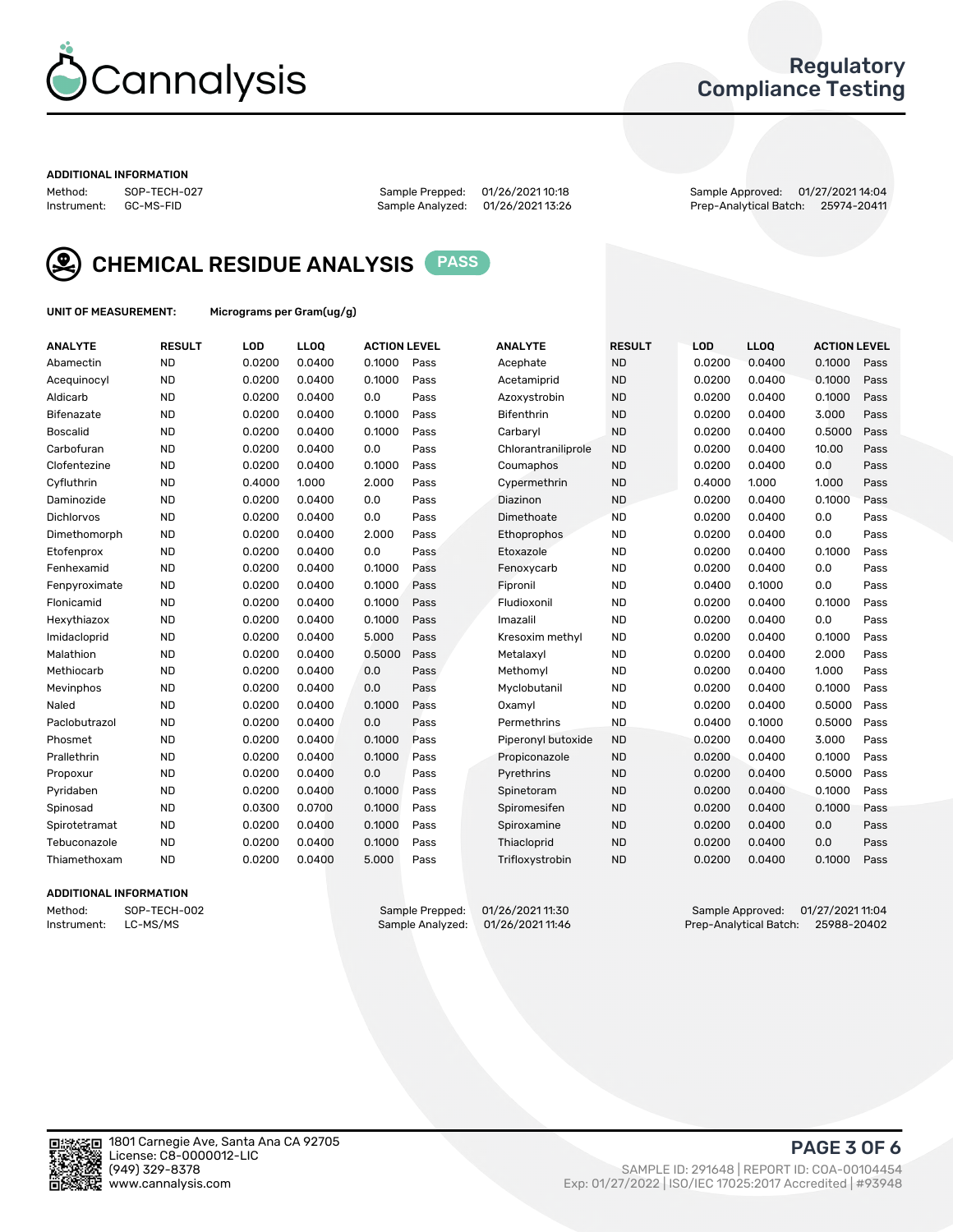

## CHEMICAL RESIDUE GC ANALYSIS PASS

| UNIT OF MEASUREMENT: | Micr |
|----------------------|------|
|                      |      |

ograms per Gram(ug/g<mark>)</mark>

| <b>ANALYTE</b>                | <b>RESULT</b> | LOD    | <b>LLOO</b> | <b>ACTION LEVEL</b> |                  | <b>ANALYTE</b>   | <b>RESULT</b> | LOD              | <b>LLOO</b>            | <b>ACTION LEVEL</b> |      |
|-------------------------------|---------------|--------|-------------|---------------------|------------------|------------------|---------------|------------------|------------------------|---------------------|------|
| Captan                        | <b>ND</b>     | 0.1000 | 0.2000      | 0.7000              | Pass             | Chlordane        | <b>ND</b>     | 0.0109           | 0.0136                 | 0.0                 | Pass |
| Methyl parathion              | <b>ND</b>     | 0.0400 | 0.1000      | 0.0                 | Pass             | <b>PCNB</b>      | <b>ND</b>     | 0.0200           | 0.0400                 | 0.1000              | Pass |
| Chlorfenapyr                  | <b>ND</b>     | 0.0800 | 0.1000      | 0.0                 | Pass             | Chlorpyrifos     | <b>ND</b>     | 0.0800           | 0.1000                 | 0.0                 | Pass |
|                               |               |        |             |                     |                  |                  |               |                  |                        |                     |      |
| <b>ADDITIONAL INFORMATION</b> |               |        |             |                     |                  |                  |               |                  |                        |                     |      |
| Method:                       | SOP-TECH-010  |        |             |                     | Sample Prepped:  | 01/26/2021 11:29 |               | Sample Approved: |                        | 01/27/2021 09:54    |      |
| Instrument:                   | GC-MS/MS      |        |             |                     | Sample Analyzed: | 01/26/2021 11:46 |               |                  | Prep-Analytical Batch: | 25989-20403         |      |
|                               |               |        |             |                     |                  |                  |               |                  |                        |                     |      |

## RESIDUAL SOLVENT ANALYSIS PASS

UNIT OF MEASUREMENT: Micrograms per Gram(ug/g)

| <b>ANALYTE</b>       | <b>RESULT</b> | LOD    | <b>LLOO</b> | <b>ACTION LEVEL</b> |      | <b>ANALYTE</b>           | <b>RESULT</b> | LOD    | LLOO  | <b>ACTION LEVEL</b> |      |
|----------------------|---------------|--------|-------------|---------------------|------|--------------------------|---------------|--------|-------|---------------------|------|
| Acetone              | <b>ND</b>     | 5.000  | 250.0       | 5000                | Pass | Acetonitrile             | <b>ND</b>     | 5.000  | 50.00 | 410.0               | Pass |
| Benzene              | <b>ND</b>     | 0.5000 | 1.000       | 1.000               | Pass | <b>Butane</b>            | <b>ND</b>     | 76.80  | 96.00 | 5000                | Pass |
| Chloroform           | <b>ND</b>     | 0.5000 | 1.000       | 1.000               | Pass | Ethanol                  | <b>ND</b>     | 10.00  | 50.00 | 5000                | Pass |
| <b>Ethyl Acetate</b> | <b>ND</b>     | 5.000  | 50.00       | 5000                | Pass | <b>Ethyl Ether</b>       | <b>ND</b>     | 25.00  | 50.00 | 5000                | Pass |
| Ethylene oxide       | <b>ND</b>     | 0.5000 | 1.000       | 1.000               | Pass | Heptane                  | <b>ND</b>     | 1.000  | 5.000 | 5000                | Pass |
| Hexane               | <b>ND</b>     | 0.5000 | 5.000       | 290.0               | Pass | <b>Isopropyl Alcohol</b> | <b>ND</b>     | 5.000  | 50.00 | 5000                | Pass |
| Methanol             | <b>ND</b>     | 10.00  | 50.00       | 3000                | Pass | Methylene chloride       | <b>ND</b>     | 0.5000 | 1.000 | 1.000               | Pass |
| Pentane              | <b>ND</b>     | 1.000  | 50.00       | 5000                | Pass | Propane                  | <b>ND</b>     | 16.00  | 20.00 | 5000                | Pass |
| Toluene              | <b>ND</b>     | 0.5000 | 1.000       | 890.0               | Pass | Xvlenes                  | <b>ND</b>     | 6.000  | 100.0 | 2170                | Pass |
| Trichloroethylene    | <b>ND</b>     | 0.2500 | 1.000       | 1.000               | Pass | 1.2-Dichloroethane       | <b>ND</b>     | 0.5000 | 1.000 | 1.000               | Pass |

### ADDITIONAL INFORMATION

Method: SOP-TECH-021 Sample Prepped: 01/26/2021 14:09 Sample Approved: 01/27/2021 10:35<br>Instrument: HS-GC-MS/FID Sample Analyzed: 01/26/2021 14:11 Prep-Analytical Batch: 25968-20417 Prep-Analytical Batch: 25968-20417



UNIT OF MEASUREMENT: Cycle Threshold (Ct)

| <b>ANALYTE</b>                        | <b>RESULT</b>          | LOD   | <b>LLOO</b> | <b>ACTION LEVEL</b> |                 | <b>ANALYTE</b>   | <b>RESULT</b> | <b>LOD</b>       | <b>LLOO</b> | <b>ACTION LEVEL</b> |      |
|---------------------------------------|------------------------|-------|-------------|---------------------|-----------------|------------------|---------------|------------------|-------------|---------------------|------|
| A.fumigatus                           | <b>ND</b>              | 33.00 | 0.0         | 0.0                 | Pass            | A. flavus        | <b>ND</b>     | 33.00            | 0.0         | 0.0                 | Pass |
| A. niger                              | <b>ND</b>              | 33.00 | 0.0         | 0.0                 | Pass            | A. terreus       | <b>ND</b>     | 33.00            | 0.0         | 0.0                 | Pass |
| <b>STEC</b>                           | <b>ND</b>              | 33.00 | 0.0         | 0.0                 | Pass            | Salmonella spp   | <b>ND</b>     | 33.00            | 0.0         | 0.0                 | Pass |
|                                       | ADDITIONAL INFORMATION |       |             |                     |                 |                  |               |                  |             |                     |      |
| SOP-TECH-016, SOP-TECH-022<br>Method: |                        |       |             |                     | Sample Prepped: | 01/27/2021 06:49 |               | Sample Approved: |             | 01/27/2021 12:41    |      |

Instrument: qPCR Sample Analyzed: 01/27/2021 06:53 Prep-Analytical Batch: 25986-20426

PAGE 4 OF 6

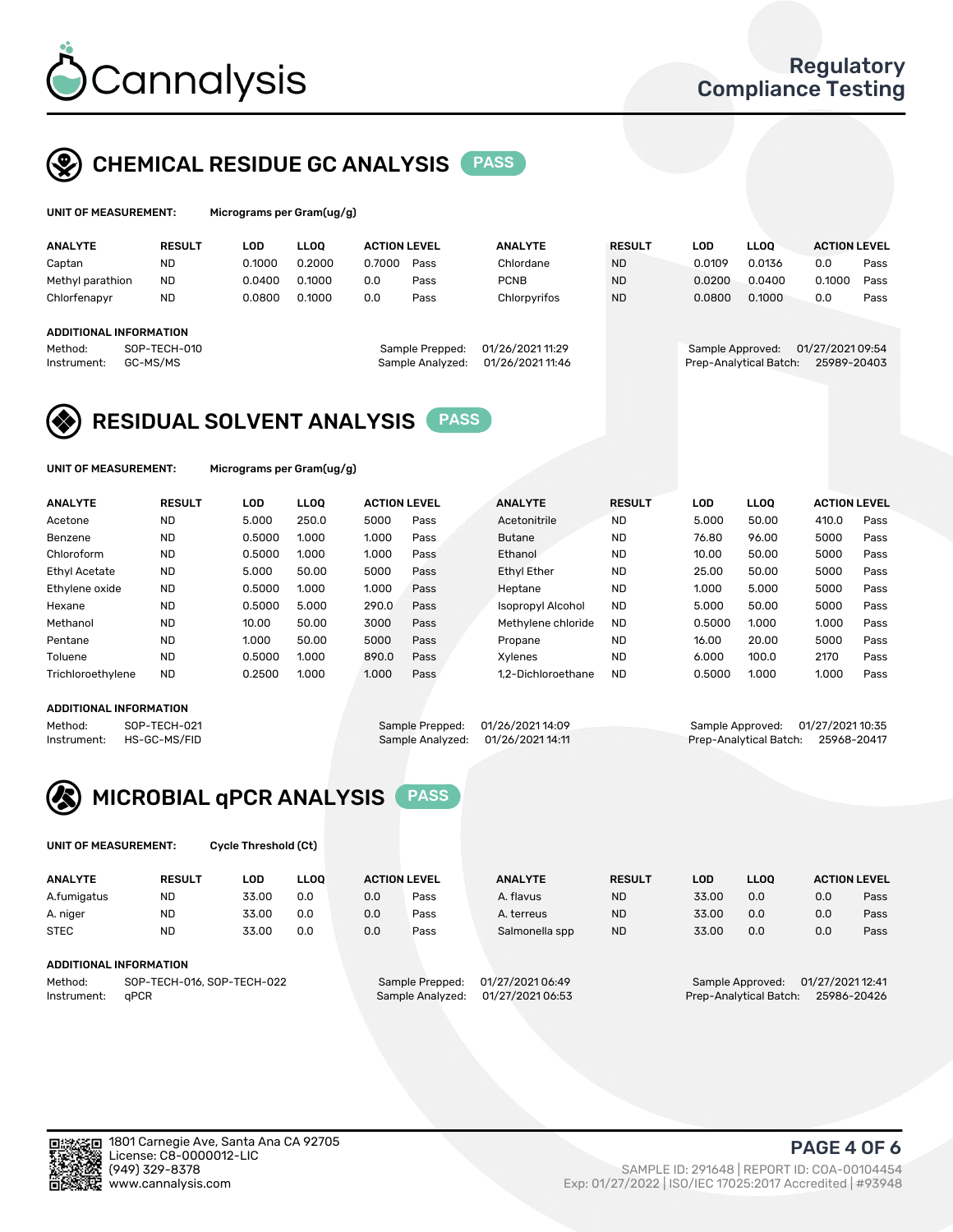

 $U$ UNIT OF MEASUREMENT: Micrograms per Gram(ug/g)



|                                                         |                                                                                                                                                                     | $1.000$ explains per erannities as |             |                                     |                                      |               |                  |                        |                                 |  |
|---------------------------------------------------------|---------------------------------------------------------------------------------------------------------------------------------------------------------------------|------------------------------------|-------------|-------------------------------------|--------------------------------------|---------------|------------------|------------------------|---------------------------------|--|
| <b>ANALYTE</b>                                          | <b>RESULT</b>                                                                                                                                                       | <b>LOD</b>                         | <b>LLOO</b> | <b>ACTION LEVEL</b>                 | <b>ANALYTE</b>                       | <b>RESULT</b> | <b>LOD</b>       | <b>LLOO</b>            | <b>ACTION LEVEL</b>             |  |
| Arsenic                                                 | <b>ND</b>                                                                                                                                                           | 0.0200                             | 0.0500      | 0.2000<br>Pass                      | Cadmium                              | <b>ND</b>     | 0.0050           | 0.0500                 | 0.2000<br>Pass                  |  |
| Lead                                                    | <lloo< td=""><td>0.0100</td><td>0.0500</td><td>0.5000<br/>Pass</td><td>Mercury</td><td><b>ND</b></td><td>0.0030</td><td>0.0500</td><td>0.1000<br/>Pass</td></lloo<> | 0.0100                             | 0.0500      | 0.5000<br>Pass                      | Mercury                              | <b>ND</b>     | 0.0030           | 0.0500                 | 0.1000<br>Pass                  |  |
| <b>ADDITIONAL INFORMATION</b><br>Method:<br>Instrument: | SOP-TECH-013<br>ICP-MS                                                                                                                                              |                                    |             | Sample Prepped:<br>Sample Analyzed: | 01/26/2021 13:28<br>01/26/2021 13:33 |               | Sample Approved: | Prep-Analytical Batch: | 01/26/2021 20:50<br>25997-20413 |  |
| <b>MYCOTOXINS ANALYSIS</b><br><b>PASS</b>               |                                                                                                                                                                     |                                    |             |                                     |                                      |               |                  |                        |                                 |  |
| UNIT OF MEASUREMENT:                                    |                                                                                                                                                                     | Micrograms per Kilogram(ug/kg)     |             |                                     |                                      |               |                  |                        |                                 |  |
| <b>ANALYTE</b>                                          | <b>RESULT</b>                                                                                                                                                       | <b>LOD</b>                         | <b>LLOO</b> | <b>ACTION LEVEL</b>                 | <b>ANALYTE</b>                       | <b>RESULT</b> | <b>LOD</b>       | <b>LLOQ</b>            | <b>ACTION LEVEL</b>             |  |
| Aflatoxin B1                                            | <b>ND</b>                                                                                                                                                           | 1.000                              | 2.000       | N/A                                 | Aflatoxin B2                         | <b>ND</b>     | 2.000            | 5.000                  | N/A                             |  |
| Aflatoxin G1                                            | <b>ND</b>                                                                                                                                                           | 2.000                              | 5.000       | N/A                                 | Aflatoxin G2                         | <b>ND</b>     | 2.000            | 5.000                  | N/A                             |  |

Total Aflatoxins ND 10.00 14.00 20.00 Pass Ochratoxin A ND 1.000 2.000 20.00 Pass

#### ADDITIONAL INFORMATION

Method: SOP-TECH-020 Sample Prepped: 01/26/2021 11:30 Sample Approved: 01/27/2021 10:31 Instrument: LC-MS/MS Sample Analyzed: 01/26/2021 11:47 Prep-Analytical Batch: 25994-20404

# FILTH & FOREIGN MATERIAL ANALYSIS PASS

UNIT OF MEASUREMENT: Filth and Foreign Matter (%, #/3g)

| <b>ANALYTE</b>                                              | <b>RESULT</b> | LOD | <b>LLOO</b> | <b>ACTION LEVEL</b>                                                         |      | <b>ANALYTE</b> | <b>RESULT</b>                                                                 | LOD | LLOO | <b>ACTION LEVEL</b> |      |
|-------------------------------------------------------------|---------------|-----|-------------|-----------------------------------------------------------------------------|------|----------------|-------------------------------------------------------------------------------|-----|------|---------------------|------|
| IF RH ME                                                    | <b>ND</b>     | 0.0 | 0.0         | 1.000                                                                       | Pass | <b>IFM</b>     | <b>ND</b>                                                                     | 0.0 | 0.0  | 25.00               | Pass |
| Mold                                                        | <b>ND</b>     | 0.0 | 0.0         | 25.00                                                                       | Pass | <b>SSCD</b>    | <b>ND</b>                                                                     | 0.0 | 0.0  | 25.00               | Pass |
| <b>ADDITIONAL INFORMATION</b>                               |               |     |             |                                                                             |      |                |                                                                               |     |      |                     |      |
| Method:<br>SOP-TECH-009<br>Instrument:<br>Visual Inspection |               |     |             | 01/26/2021 13:29<br>Sample Prepped:<br>01/26/2021 13:29<br>Sample Analyzed: |      |                | 01/26/2021 13:33<br>Sample Approved:<br>Prep-Analytical Batch:<br>26003-20412 |     |      |                     |      |